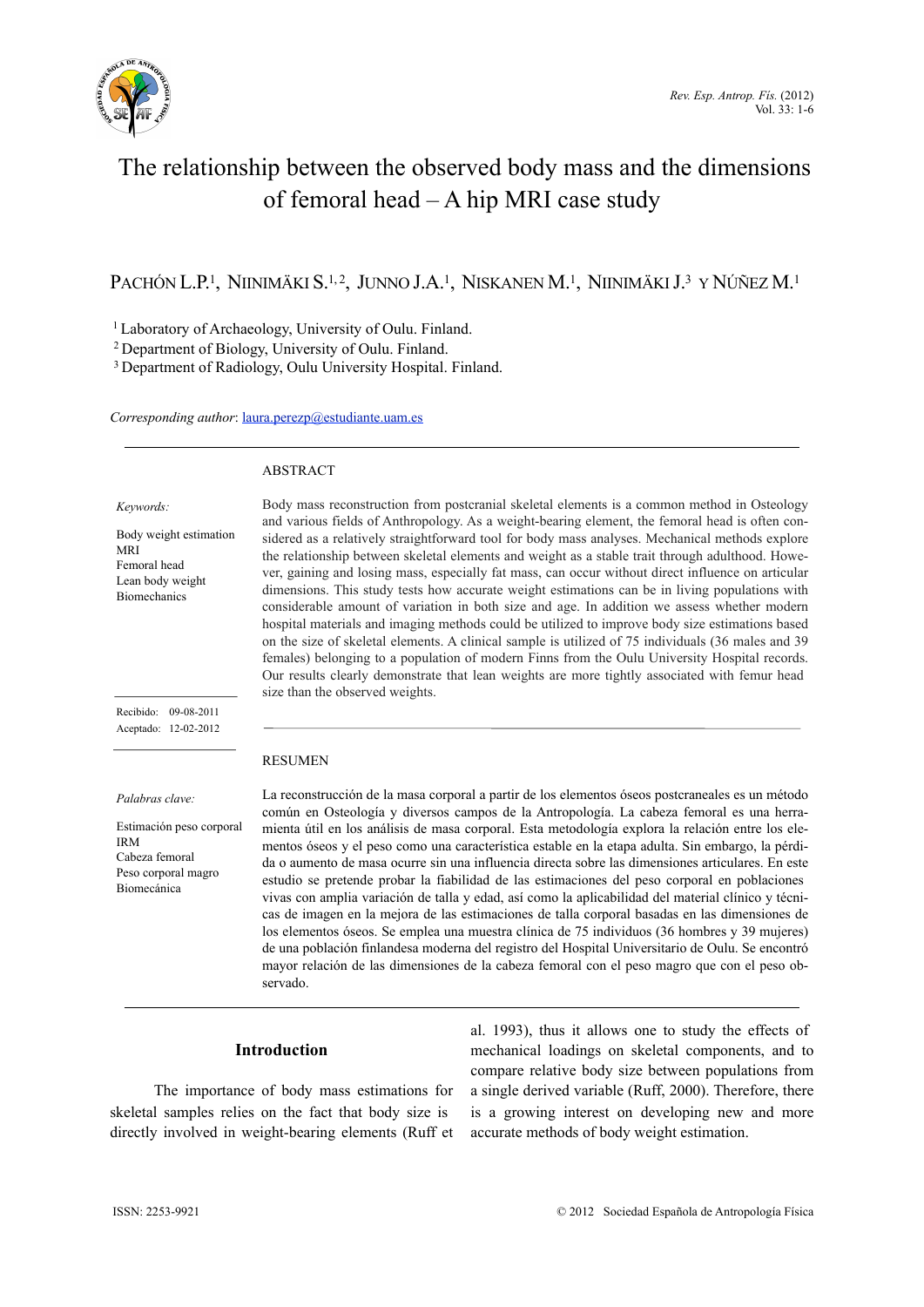# *Applicability of clinical material for physical anthropology and osteology – a pilot study*

 Most of the weight estimations are based on the information obtained from anatomical collections or archaeological samples (Ruff et al. 2005; Smith, 2002; Ruff, 2003). There are limited numbers of studies that also utilize living individuals and radiographic methods, mainly x-rays (Geraghty et al. 2003). In this study we wanted to test whether it would be possible to use clinical magnetic resonance image (MRI) data to improve weight estimations. Clinical material has been utilized before, for example in facial tissue thickness studies (Niinimäki et al. 2007).

 The strength of the hospital samples lies in that they offer very large sample sizes from a wide variety of geographical locations. This would allow us to develop formulae to estimate more accurately body weights for archaeological samples originating from certain environmental conditions. The main limitations of the hospital material are laid on the circumstances that lead to radiological analysis. MRI subjects usually present a variety of medical problems. MRI subjects are also elderly, which may have a major effect on their body weight.

## *Estimating body mass from femur head*

 Articular surfaces reflect the mechanical forces they have to face. They form in growing children through modeling and remodeling (Pearson et al. 2004). In adults this process still occurs in micro-crack repair, but external dimensions do not change substantially (Ruff et al. 1988) except for some pathological conditions. Femur head is an articular surface with an important role in supporting body weight and transmitting force while walking, thus a correlation between this skeletal element and body weight is expected.

 Body mass estimation from femur head size has to be carried out into the context of mechanical loading (Ruff et al. 1991; McHenry, 1992; Grine et al. 1995). Changes occur in the skeleton to adapt bone tissues to their mechanical environment (Ruff et al. 2006; Fricke et al. 2007). Previous studies concerning body mass estimation (Ruff, 2003, 2007) indicate that the femoral head breadth (FHB) is a relatively reliable predictor of body mass in adults when compared with

other body mass estimation methods, as those developed from bi-iliac breadth or stature (Auerbach et al. 2004).

## *Lean body weight reconstruction*

 Previous studies have demonstrated that femur head size is associated with body mass at the reach of skeletal maturity (Ruff et al. 1991). In later years of life, femur head size and body mass become less tightly associated as body weight increases without substantial changes in femur head dimensions.

 Lean body weight (LBW) correlates with several postcranial elements (Burr, 1997). Despite this, little information is available to clarify the role of LBW in the reconstruction of weight from skeletal elements. It is known that LBW experiences less change than adipose tissue during adulthood (Hughes et al. 2002), from which we formulate the hypothesis that LBW could be more useful than total weight (TW) in reconstructing body size. This could also work for undocumented archaeological samples, as there is no possibility to figure out the adiposity values of such populations.

## **Material and Methods**

#### *Sample characteristics and patient selection*

 Our sample belongs to a high latitude population of Finns (65º 1' N) (Table 1). Digital image archive was queried for hip MRI between September 1st, 2009 and August 30th, 2010. Patients with neoplastic disease or trauma affecting hip region were excluded. A total of 75 successive cases (36 males and 39 females) were selected for analysis. The most typical imaging indication was non-specific hip pain. Weight values at the date of imaging could be extracted from the images because patients were weighted before MRI.

#### *Imaging and measurements*

 MRI scans were obtained using a 1.5-T unit (Signa, General Electric, Milwaukee, WI). For the analysis coronal T1-weighted (520/12 [repetition time msec/echo time msec]) spin echo and transverse fat saturated T2-weighted (5100/69) fast spin echo of the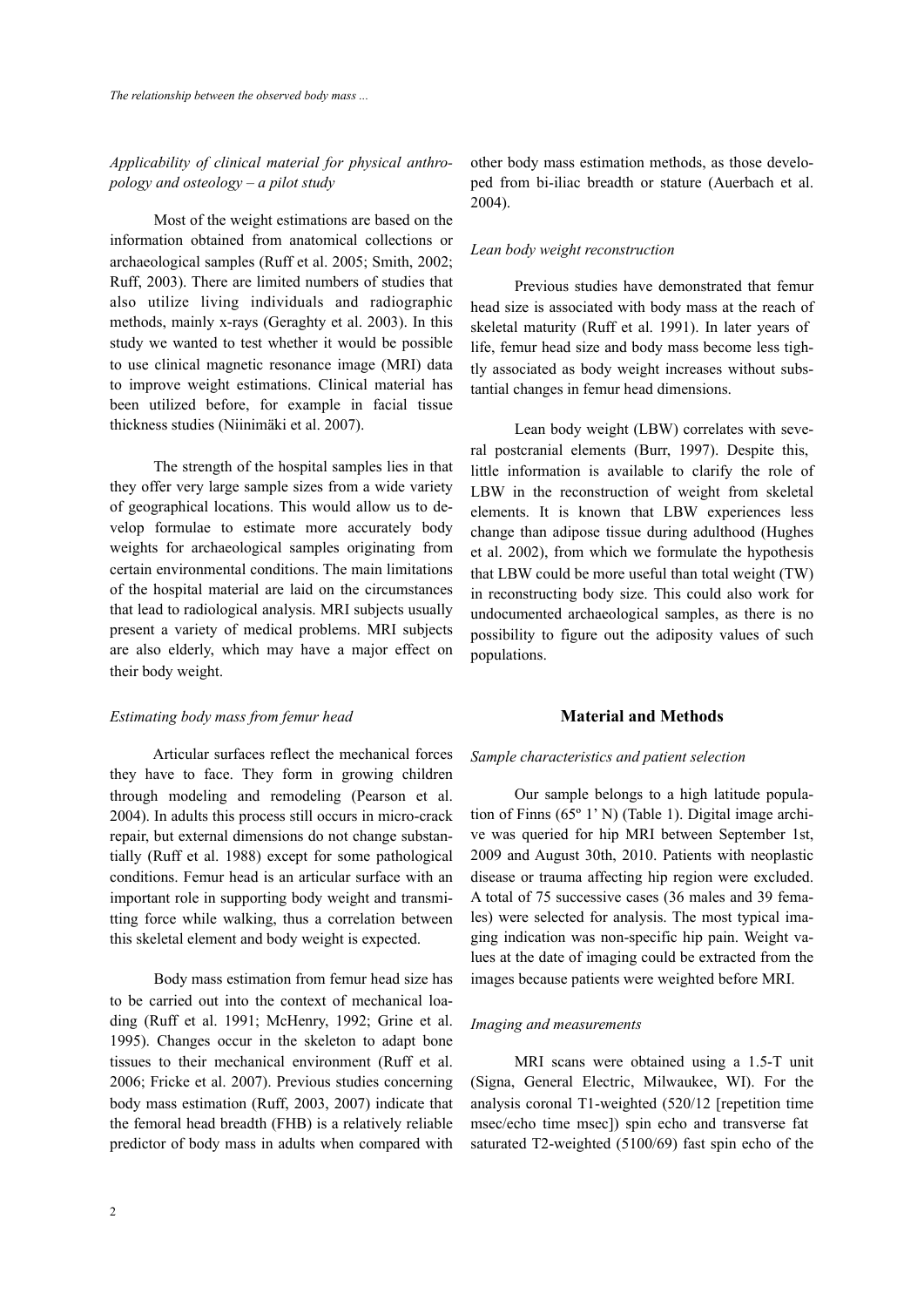|            | n  |    | Mean  |       | S.D. |      | Minimum |       | Maximum |       |
|------------|----|----|-------|-------|------|------|---------|-------|---------|-------|
|            | M  | F  | М     | F     | M    | F    | М       | F     | М       | F     |
| TW         | 36 | 39 | 81.03 | 68.00 | 11.5 | 10.5 | 64.00   | 54.00 | 110.00  | 97.00 |
| LBW        | 34 | 38 | 63.49 | 48.10 | 5.9  | 6.2  | 55.22   | 35.75 | 77.76   | 60.47 |
| <b>FHB</b> | 36 | 39 | 48.96 | 44.39 | 3.3  | 2.8  | 41.90   | 40.50 | 54.80   | 51.3  |
| Age        | 36 | 39 | 47.70 | 50.10 | 15.0 | 15.5 | 19.00   | 18.00 | 73.00   | 73.00 |

Table 1: Sample characteristics: number of patients, average values, standard deviation and values range for each variable

 $M =$ Males,  $F =$  Females,  $TW =$  Total weight,  $LBW =$  Lean body weight,  $FHB =$  Femoral head breadth

hips were used. The image matrix was 384 x 192 for T1-weighted images and 448 x 224 for T2-weighted images. Field of view was 38 x 38 cm for T1-weighted images and 38 x 28 cm for T2-weighted images. Slice thickness was 4 mm with a 0.5 mm interslice gap. Measurements were performed on a clinical radiology workstation (neaView Radiology version 2.21, Neagen, Finland).

 The accuracy of MRI measurements is limited by the in-plane resolution of the images (FOV divided by image matrix). With the used imaging parameters, voxel size was 1.0 x 1.98 mm for the T1-weighted images, and 0.85 x 1.25 mm for the T2-weighted images. Because the measurements were obtained from the equator of the spherical femoral caput, the volume averaging effect due to 4 mm slice thickness is less than in-plane resolution, and therefore the slice thickness should not have an effect on the accuracy of the measurements. In our earlier study (Junno et al. 2009) the reliability of the MRI measurements was tested as the dimensions of 12 archaeological and cadaveric vertebrae were measured utilizing MRI ruler function and standard measurement calipers. MRI scans were obtained and analysed following the protocols mentioned above. The slice thickness was 4 mm with intersection gap of  $0.8 - 1.0$  mm. The measurements were found to be similar regardless of the measuring technique ( $r = 0.985$ ).

 The inclinations of the coronal and transverse planes were determined before taking the measurements of each individual from the MRI. Supero-inferior FHB was measured following the recommendations of Martin & Saller (1957) in the right femur (Figure 1). Ventral fat breadth measurements were taken from the axial plane of the pelvis at the level below femoral head suture. These linear measurements are expressed in millimetres.





#### *Lean body weight estimation*

 To calculate LBW we standardized TW with a linear measurement of the abdominal panniculus. This new variable was then used to obtain Pearson's correlations and the regression equations. Measurements of adipose tissue have previously shown significant correlation with body mass index (BMI) ( $R^2$  = 0.436) and body fat percentage (e.g. Hunter et al. 1998). Several studies have also investigated the correlations between anthropometric measurements, BMI and percentage body fat (Lahiri et al. 2006). Although not a direct representation of BMI, adipose tissue at abdominal area (visceral adipose tissue and waist circumference) correlates highly with BMI (Barreira et al. 2011; Kerwin et al. 2011; Bastos et al. 2011). MR images allowed us utilize "raw" body fat values by direct measurements of abdominal panniculus instead of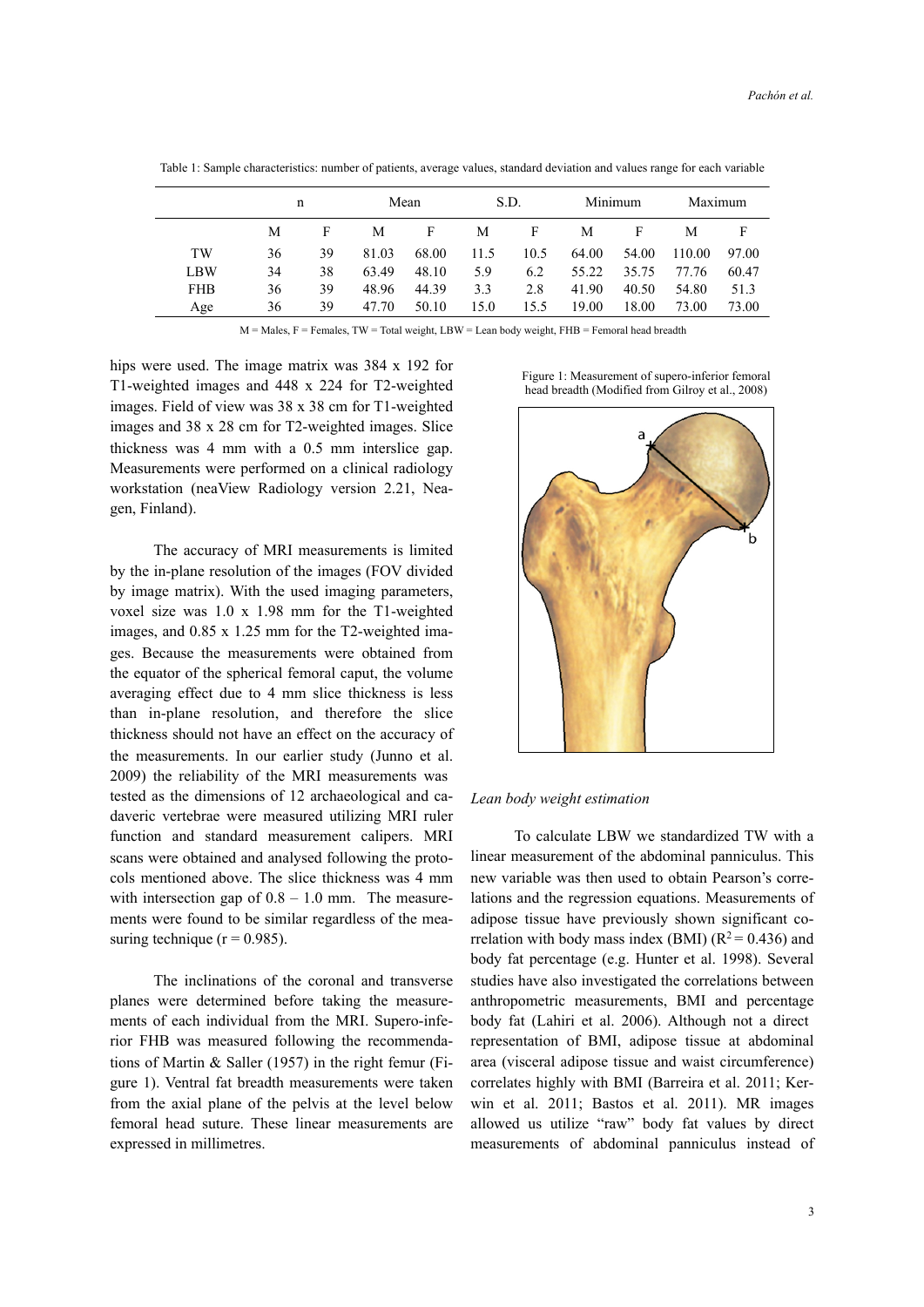relying on further estimates of body fat level. We believe that in case of MR images, this variable will provide a reliable estimate of an individual's level of body fat, similar to BMI or approximated body fat percentage. Further investigations are needed to explore new methods of LBW calculation, appropriated to these material and sample characteristics, in body composition analyses.

## *Statistical analysis*

 Bivariate analyses were performed to examine the correlation between body mass and proximal femur parameters. We used Pearson's correlations since the data were normally distributed.

 Since the results from log transformed data did not present major differences, multiple regression analyses were performed for raw data to develop body mass prediction equations from FHB. Log transformed data have been used to solve non-linear relationships between body mass and FHB caused by allometry (Ruff et al. 1993). However, the back-transformation in this process may be problematic, and previous studies show that log transformed and raw data provide similar relative errors (Ruff et al. 1991). The correlation coefficients were quite low for all bivariate comparisons, so we tested Ordinary Least Squares (OLS) and Reduced Major Axis (RMA) regression methods for both data sets to choose the model giving more reliable estimates of body mass (Aiello and Dean, 1990). The results obtained from multivariate analyses led us to consider OLS as the most accurate method to do body weight estimations in this sample. Therefore, OLS will be the estimation method taken in further considerations to discuss the biological relationship between FHB and body mass.

 The statistical analysis was made separately for each sex (Table 1) as there are considerable differences in body weight and skeletal parameters between them. Although age affects LBW (Janssen et al. 2000), all analyses were carried out without age grouping due to the sample size. Thus, a linear correlation between LBW and FHB is not expected a priori.

Data are presented as groups of means  $\pm$  SD and maximum and minimum values. The statistical

program used for the analyses was SPSS Statistics 17.0. Standard error of estimate (SEE), as well as percentage prediction error (% PE), and absolute percentage prediction error (∣ % PE ∣) were used to compare all the estimates. We also calculated the correlation coefficients of residual values for each variable to review the importance of the bias.

## **Results and Discussion**

*Body weight and lean body weight correlations and estimation analyses through MRI*

 The applicability of MRI to TW reconstruction was found to be feasible. Femoral head parameters from MRI demonstrated similar results to other studies. Means for body weight and FHB are similar to those presented in previous articles (Ruff et al. 1991; McHenry, 1992; Grine et al. 1995). Females exhibit a stronger relationship between femoral head dimensions and body weight than males, showing a moderate correlation between FHB and TW  $(r = 0.406)$ , as well as LBW  $(r = 0.487)$  (Table 2). These values for TW fall near those found in Ruff et al. (1991). On the other hand, males do not show the expected results, with no statistically significant correlations. This might be a consequence of the gradual decrease in LBW in later stages of life, as males show a strong decline in LBW at advanced ages in this sample, which is in agreement with other studies (Janssen et al. 2000). To illustrate this we obtained the correlation between LBW and age, significant only for males ( $r = -0.467$ ). However, this lack of correlation between FHB and body mass in males is not consistent with the general pattern seen in previous studies (Ruff et al. 1991; McHenry, 1992; Grine et al. 1995), possibly due to the age range of this sample. The relationship between FHB and LBW in males and females is represented in Figure 2.

 Results in this study are consistent with the hypothesis that LBW is more useful in reconstructing body size than TW. Correlation coefficients suggest this association in females, showing a stronger association between LBW and FHB. This might be explained by the lower shifts produced in LBW versus TW throughout life (Hughes et al. 2002). It has been documented that the proximal articular surface area of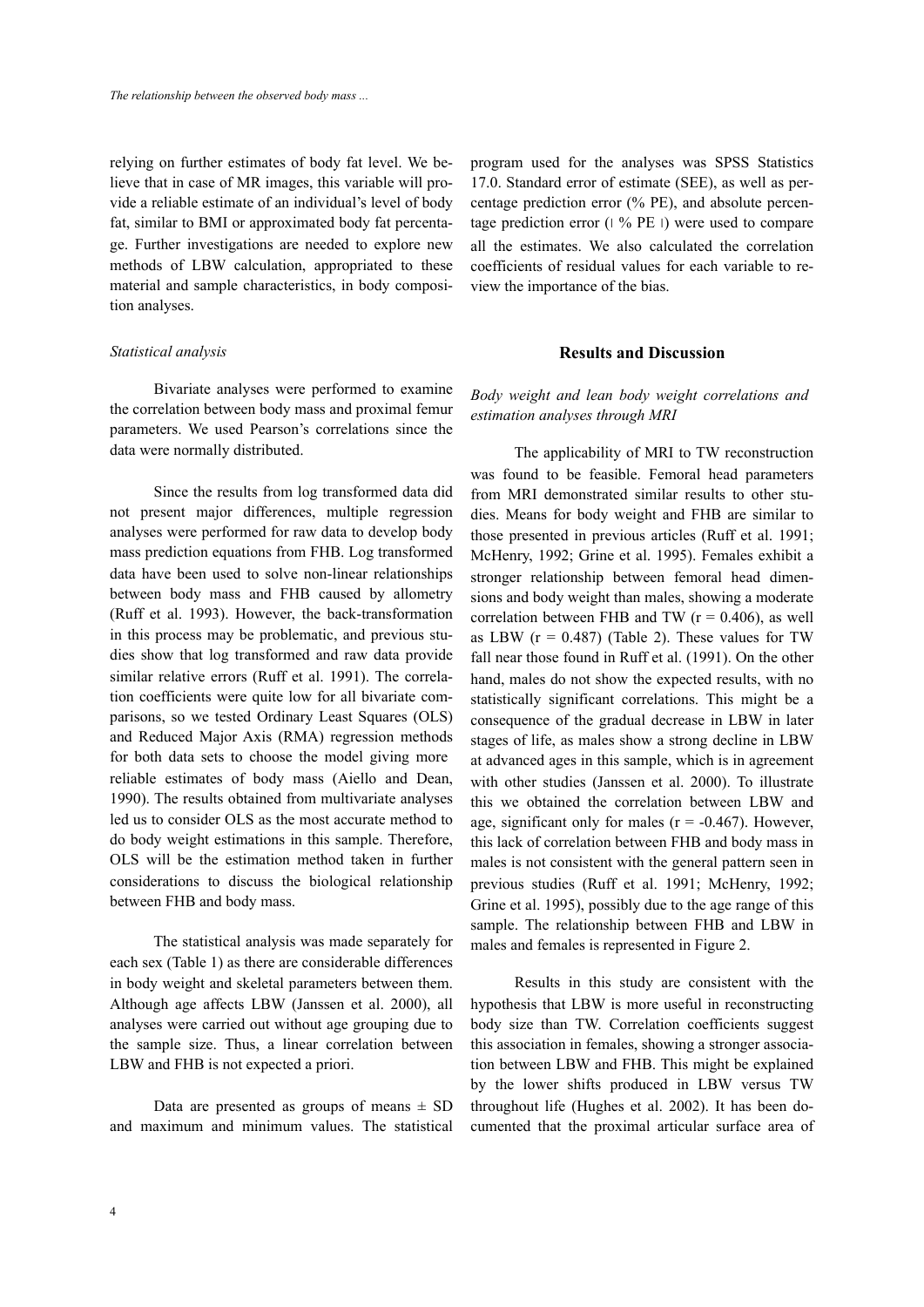| Gender  | Comp       | Equations |       |              |            | <b>Bias</b> |          |           |  |
|---------|------------|-----------|-------|--------------|------------|-------------|----------|-----------|--|
|         |            | Intercept | Slope | $\mathbf{r}$ | <b>SEE</b> | %PE         | $IPE\%I$ | $r$ (res) |  |
| Males   | <b>TW</b>  | 32.287    | 0.995 | 0.281        | 11.206     | $-1.715$    | 11.334   | 0.960     |  |
| Males   | <b>LBW</b> | 56.083    | 0.151 | 0.077        | 6.002      | $-0.857$    | 7.443    | 0.997     |  |
| Females | TW         | 1.265     | 1.503 | 0.406        | 9.684      | $-1.788$    | 11.114   | 0.914     |  |
| Females | LBW        | 1.121     | 1.060 | 0.487        | 5.460      | $-1.325$    | 8.639    | 0.873     |  |

Table 2: Relationships between FHB and body mass, and comparison between regression methods for body mass estimation

TW, Total weight; LBW, Lean body weight; r, Correlation coefficient between dependent and independent variables; SEE, Standard error of estimate; %PE, Percent prediction error; ׀%PE׀, Absolute percentage prediction error; r (res), Correlation coefficient for residual values

hind limbs (e.g. femoral head or tibial condyle) experience a negligible increase in size in adult animals when they are placed under increasing mechanical forces, (Lieberman et al. 2001). This demonstrates their resistance to change under environmental pressure, and justifies the inference that the most pronounced variations in TW will reduce their correlation to FHB.

 The produced prediction equations are presented in Table 2. LBW and TW were regressed on FHB to examine the relationship between femoral head dimensions and changes in body weight. SEE is low compared to the results from other studies obtained from clinical material (Ruff et al. 1991). SEE is lower for LBW rather than TW estimations. The directional

Figure 2: Differences in the relationship between LBW and FHB in males and females



LBW, lean body weight expressed in kilograms; FHB, femur head breadth expressed in millimeters.

bias and ∣ %PE ∣ are lower as well. The most accurate estimations are produced for males. Results in LBW estimations suggest that this variable could be useful tool for further body size reconstructions.

## **Conclusions**

This study clearly demonstrates that clinical samples could be useful for improving body weight estimations. An increasing number of diagnosis via MRI are being performed every day, providing us with more data for further analysis. Quite probably there are also hip MRI cohort studies available worldwide, which could provide us with a baseline for further studies.

 Our results clearly indicate that LBW could provide more reliable estimates of body mass than TW, as body fat percentage can fluctuate greatly during adulthood. LBW could provide more accurate body size predictions by considering mostly muscle mass. In our view, estimates of body fat are essential when clinical materials are utilized for the development of new methods to reconstruct body size and shape in archaeological and forensic remains. Several body density formulae include the abdominal skinfold (e.g. Wilmore et al. 1969). However, skinfolds are not accessible measurements when MR images are used but other estimates, such as the abdominal panniculus thickness introduced in this study, can be utilized. This variable can be improved with other information provided in patients' clinical reports, as well as with other measurements on MR images.